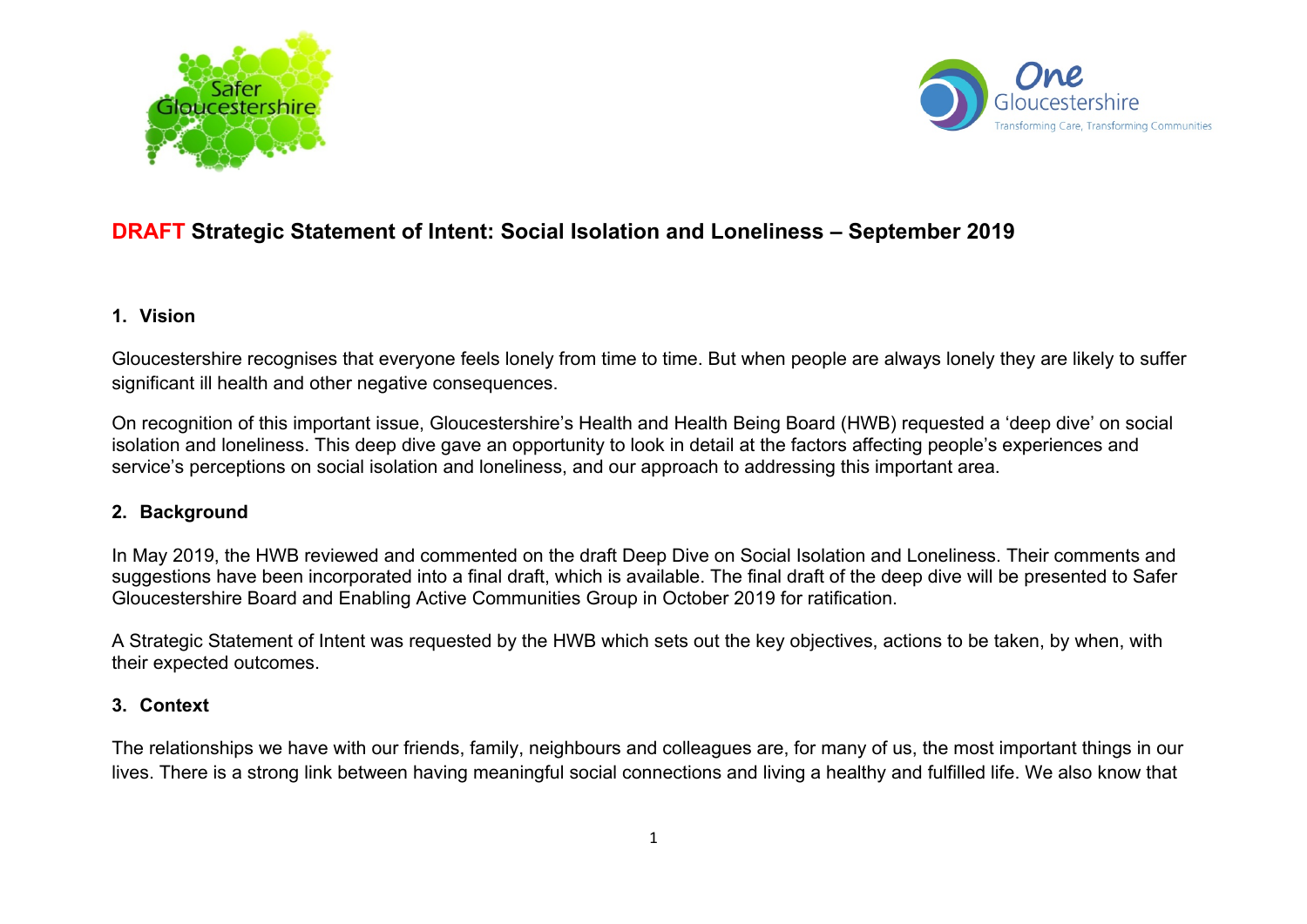having more connected communities means a more thriving, productive society, in which we can all contribute and live fulfilling lives.

Loneliness and isolation is not the same thing. Social isolation is defined as 'an objective state determined by the quantity of social relationships and contacts between individuals, across groups and communities.'

Loneliness can be defined as 'a subjective state based on a person's emotional perception of the number and/or quality of social connections they need compared to what is currently being experienced'. Therefore, it is possible for an individual to be socially isolated without feeling lonely, or conversely feel lonely without being socially isolated.

Across the county, we know that loneliness can affect anyone – from teenagers and young adults to new parents, carers, and the recently bereaved, from students starting university to older people and those with disabilities, from those moving to a new area of the country to refugees.

#### 4. **Our Strategic Approach**

Social isolation and loneliness is one of the seven priorities within our Health & Wellbeing Strategy published in August 2019.

The Enabling Activity Communities Group and Safer Gloucestershire Board on behalf of the Health and Wellbeing Board have started to open up a conversation on loneliness and social isolation, to raise awareness of its impacts and describe practically what we can do as a county to improve our overall wellbeing. Where possible the priorities use a PLACE based approach, and build on the work already being undertaken by each of the District Councils to Strengthen Local Communities.

#### 5. **What we know about our population**

The Gloucestershire Community Wellbeing Survey in 2017 identified that 38% of all respondents feel lonely at times, and loneliness is highest in those with a mental health issue, a long term illness and/or a learning disability. Those with a car as their main form of transport consider themselves less lonely'. Please note, this was based on a small sample of 606 respondents.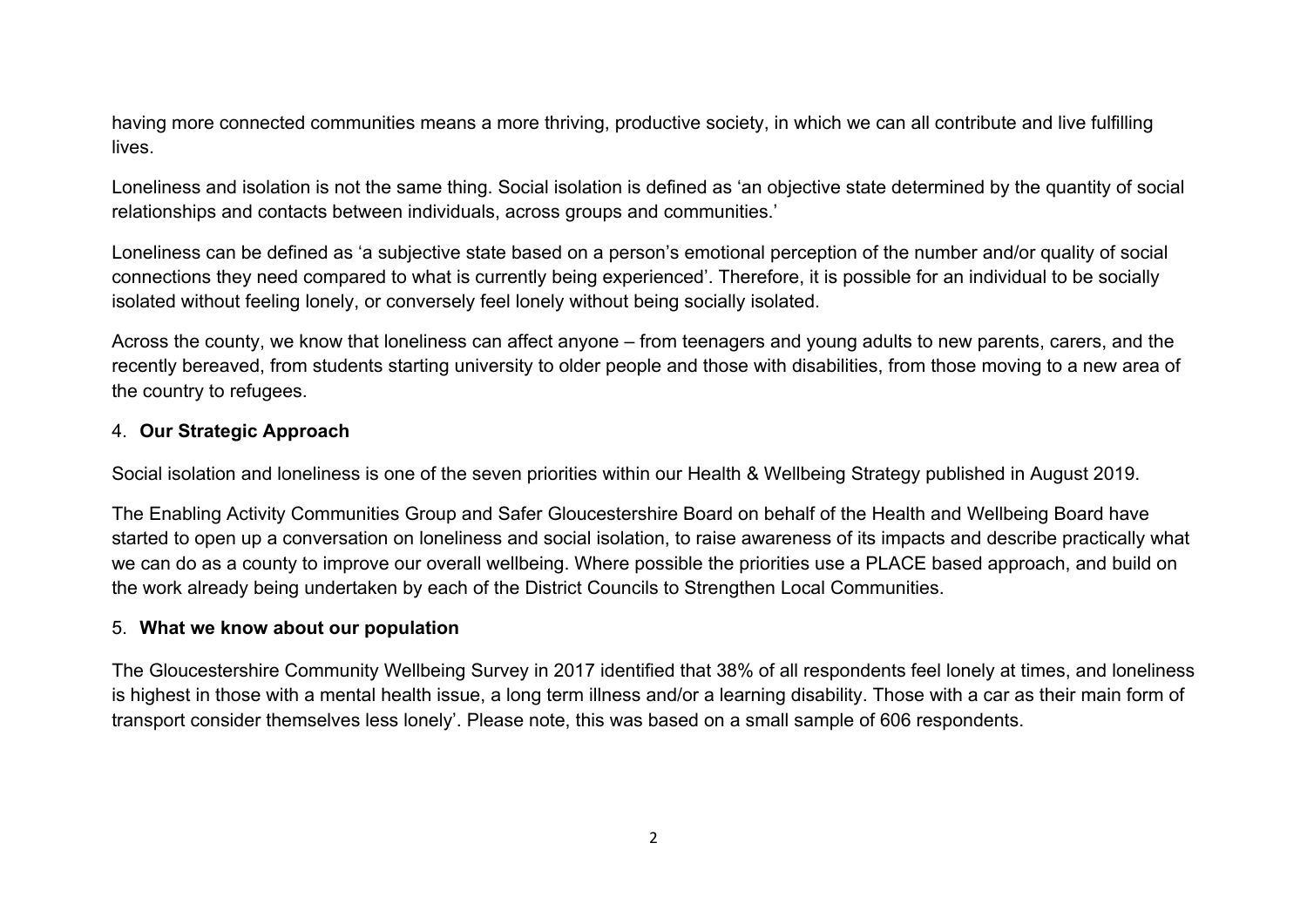We also know the following areas have a higher proportion of younger and older people with no or little access to the internet. Through the deep dive, lack of internet access has been identified as a gap for people to be engaged with what is happening with their friends, family or in their community. These areas are:

Forest of Dean, North and South Cotswold, and Tewkesbury District

### 6. **Priorities**

Below is a summary of the themes and priorities identified within the deep dive into social isolation and loneliness.

| <b>Theme</b>                                                  | <b>Priorities</b>                                                                                                                                                                                                                                                                                                  |
|---------------------------------------------------------------|--------------------------------------------------------------------------------------------------------------------------------------------------------------------------------------------------------------------------------------------------------------------------------------------------------------------|
| <b>Personal Preference</b>                                    | Provide person centred and tailored loneliness interventions which are designed for the specific needs of<br>an individual or targeted population in terms of socio-demographic, vulnerability or types of loneliness                                                                                              |
| <b>Personal Preference</b>                                    | Create more opportunities to offer more inter-generational interactions across the county, where<br>appropriate                                                                                                                                                                                                    |
| <b>Personal Preference</b>                                    | As a county we need to take opportunities to promote the development of meaningful relationships using<br>people strengths, skills and experiences, rather than 'loneliness' interventions which can be both<br>unappealing and stigmatising                                                                       |
| <b>Family, Friends and</b><br><b>Partners</b>                 | Support vulnerable and older people to make use of technology to regularly interact with friends and<br>family who don't live nearby through the use of Facetime or Skype                                                                                                                                          |
| Family, Friends,<br><b>Partners and</b><br><b>Communities</b> | Seek opportunities for family, friends and partners to help combat social isolation and loneliness. In the<br>link are a few examples of what could be achieved to help to inspire others to take positive action in their<br>lives and in their communities:<br>https://www.barnwoodtrust.org/what-we-do/stories/ |
| <b>Rurality and getting to</b><br>know your neighbours        | Start building connections with our neighbours. Start by talking with our neighbours, to learn their names,<br>find out their skills, interests and needs. Create a directory to share skills and resources.                                                                                                       |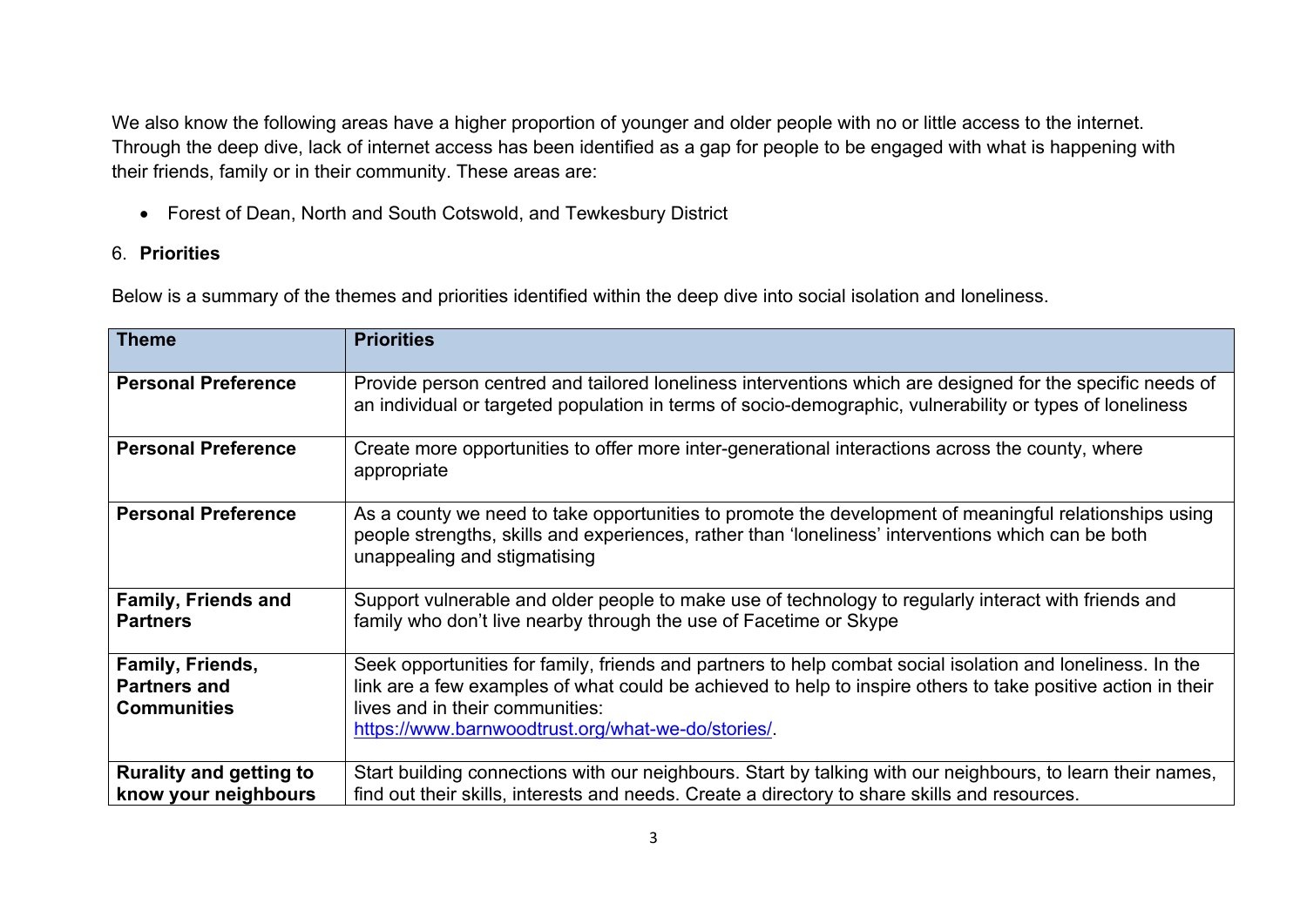| <b>Sustainable</b><br>communities                                                           | For those more developed communities, they could look to create a gift circle where a community both<br>gives and receives skills and resources in an organised way.                                                                                                                                                                                                                                                                                                                 |
|---------------------------------------------------------------------------------------------|--------------------------------------------------------------------------------------------------------------------------------------------------------------------------------------------------------------------------------------------------------------------------------------------------------------------------------------------------------------------------------------------------------------------------------------------------------------------------------------|
| <b>Rurality and getting to</b><br>know your neighbours<br><b>Sustainable</b><br>communities | Collaborate with employers using their volunteering schemes to support and empower people to engage<br>with their local community.                                                                                                                                                                                                                                                                                                                                                   |
| <b>Rurality and getting to</b><br>know your neighbours<br><b>Sustainable</b><br>communities | Gloucestershire could look to introduce National Neighbours Day on a set day of the year whereby<br>communities come together in an organised and celebratory way                                                                                                                                                                                                                                                                                                                    |
| <b>Rurality and getting to</b><br>know your neighbours<br><b>Sustainable</b><br>communities | For each statutory, community and voluntary organisation in Gloucestershire to make a pledge in<br>recognition of loneliness across our county and helping people to maintain or make new friendships.                                                                                                                                                                                                                                                                               |
| <b>Transport</b>                                                                            | Start building connections with our neighbours. Create a directory of regular journeys i.e. commuters<br>taking people who don't drive into towns, cities, places of interest, community groups, etc.                                                                                                                                                                                                                                                                                |
| <b>Environment</b>                                                                          | Focus on the prevention for frail over 65 years olds and their fire risk                                                                                                                                                                                                                                                                                                                                                                                                             |
| <b>Environment</b>                                                                          | Use resources around us i.e. spaces and benches. Some charitable organisations have grants available<br>for small community projects. For example https://www.barnwoodtrust.org/grants/grants-for-organisations/.<br>Each statutory partner could commission 'talking benches' across the county in strategic locations which<br>optimise people to sit down and talk. The talking benches would include a plaque to raise awareness of<br>combating social isolation and loneliness |
| <b>Environment</b>                                                                          | To ensure all new housing developments include areas which enable communities to come together i.e.<br>community garden, walks, benches as well as promoting active travel <i>i.e.</i> walking and cycling                                                                                                                                                                                                                                                                           |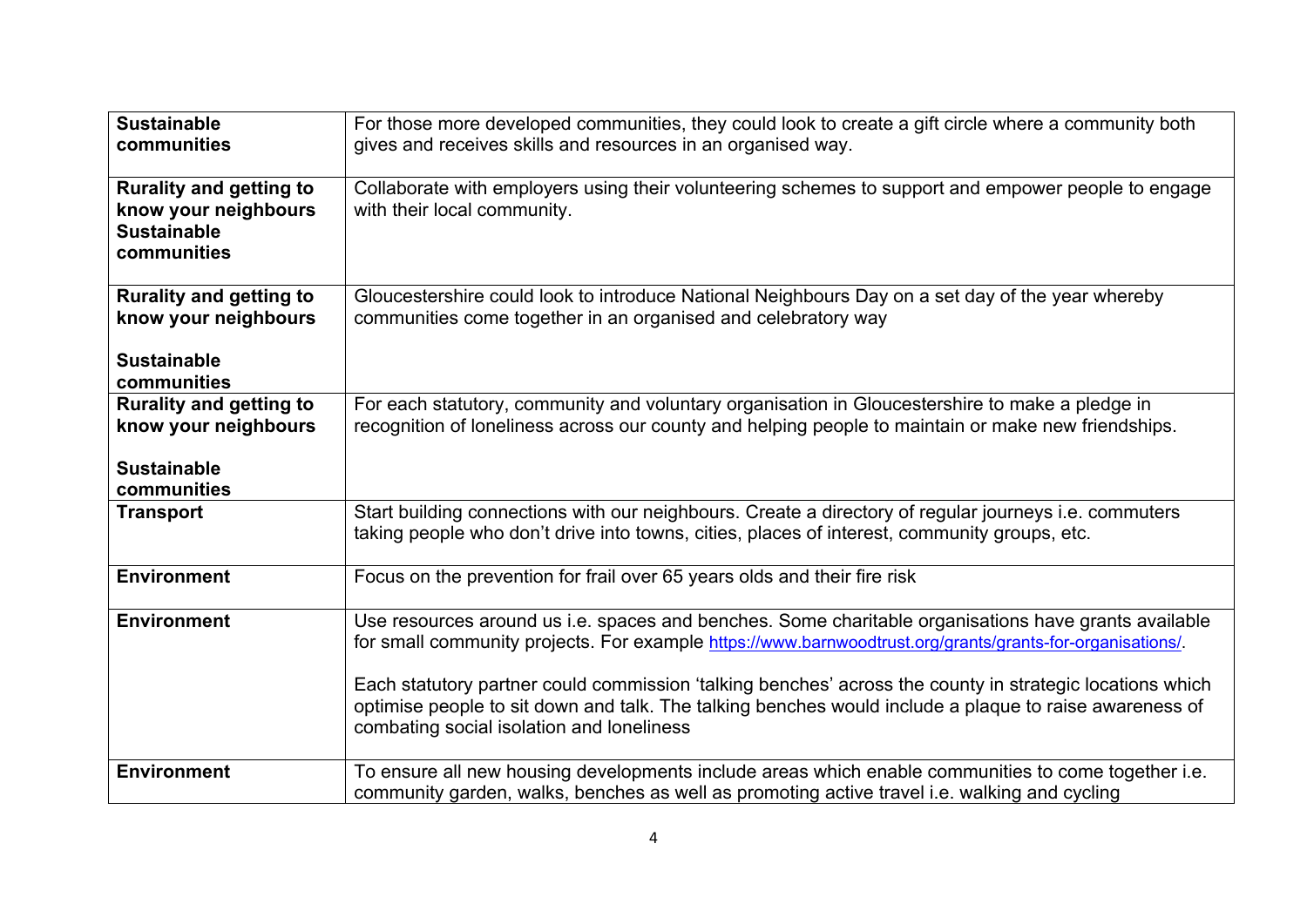# **7. Key Objective**

| <b>Commitment</b>                                                                                                                                                                           | <b>Call for action</b>                                                                                                                                                                                                                                                                                                                                                                                                                           | <b>Milestone</b>                | <b>Outcome</b>                                                                                                                                                                                                |
|---------------------------------------------------------------------------------------------------------------------------------------------------------------------------------------------|--------------------------------------------------------------------------------------------------------------------------------------------------------------------------------------------------------------------------------------------------------------------------------------------------------------------------------------------------------------------------------------------------------------------------------------------------|---------------------------------|---------------------------------------------------------------------------------------------------------------------------------------------------------------------------------------------------------------|
| To create a county<br>where loneliness<br>and social<br><b>isolation</b> are<br>recognised openly<br>as something likely                                                                    | Phase 1<br>For statutory, community,<br>voluntary and private sector<br>organisations to make a<br>pledge in recognition of social<br>isolation and loneliness across<br>our county.<br>A list of example but practical                                                                                                                                                                                                                          | September 2020<br>December 2020 | Increased awareness of social<br>isolation and loneliness<br>Create opportunities to<br>collaborate across<br>organisations and communities<br>Reduce likelihood of social<br>isolation and loneliness across |
| to affect us all and<br>where the<br>importance of<br>Gloucestershire's<br>social<br>infrastructure to<br>grow connectivity<br>and community<br>cohesion is<br>understood and<br>acted upon | pledges will be provided to<br>organisation and could include:<br>Get to know your<br>$\bullet$<br>neighbour<br>Have a conversation in<br>the workplace about<br>social isolation and<br><b>loneliness</b><br>Spend time to talk to<br>someone at work, in<br>your community you<br>have never spoken to<br>before<br>Get involved in an event<br><b>District Councils to</b><br>$\bullet$<br>support 'play streets'<br>and the closure of roads |                                 | all age groups<br>Strengthen local communities                                                                                                                                                                |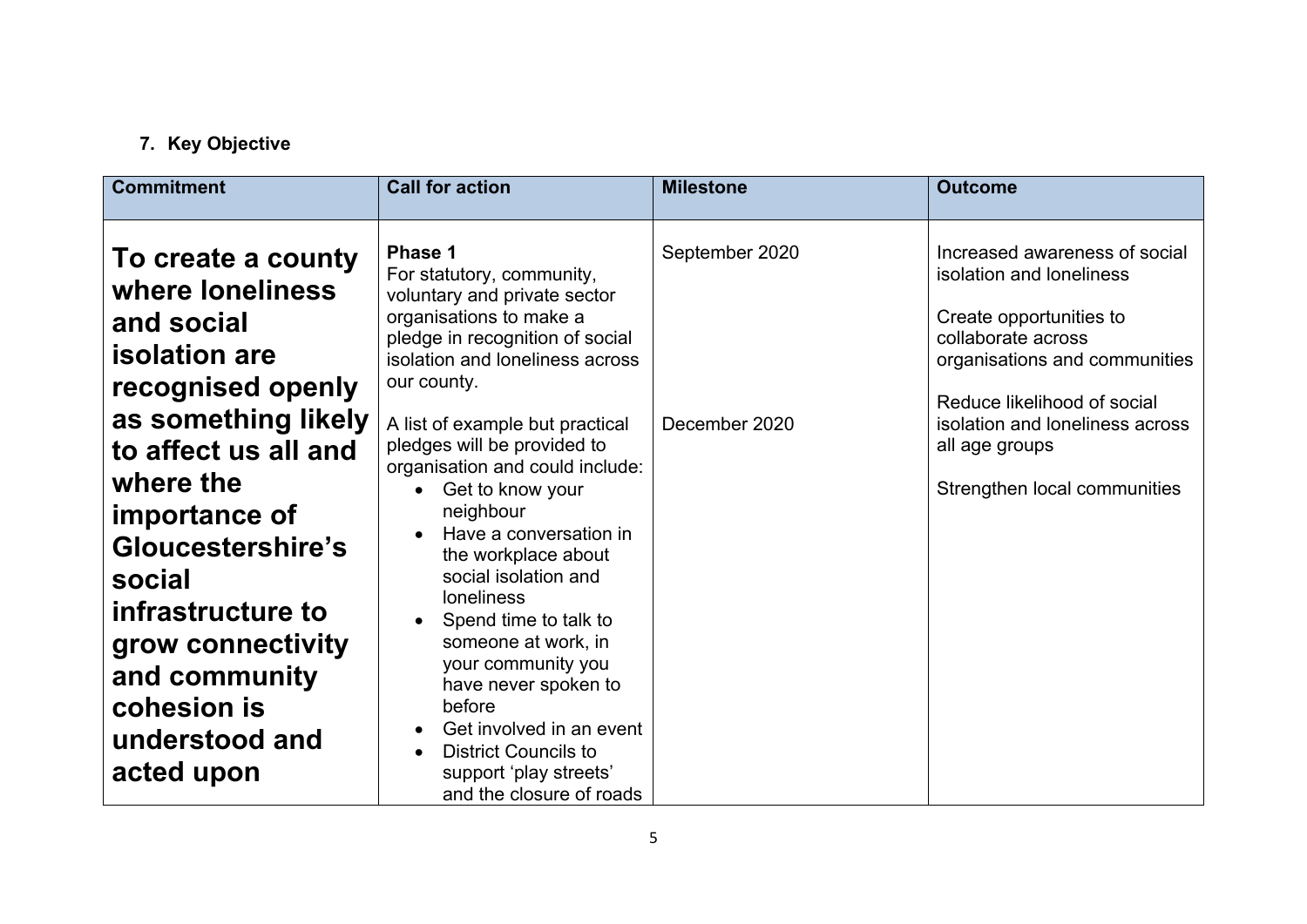|                                                                                                                                                                                                                                                         | on certain days at a<br>week end<br>For the Health and Wellbeing<br>Board to endorse a<br><b>Gloucestershire Neighbours</b><br>Day. This could take the form<br>of planned events or simply<br>getting to know your<br>neighbour.                                                                                                                                                                                                                                                |                             |                                                                                                                                                                                                                                                                                                      |
|---------------------------------------------------------------------------------------------------------------------------------------------------------------------------------------------------------------------------------------------------------|----------------------------------------------------------------------------------------------------------------------------------------------------------------------------------------------------------------------------------------------------------------------------------------------------------------------------------------------------------------------------------------------------------------------------------------------------------------------------------|-----------------------------|------------------------------------------------------------------------------------------------------------------------------------------------------------------------------------------------------------------------------------------------------------------------------------------------------|
| To create a county<br>where loneliness<br>and social<br><b>isolation</b> are<br>recognised openly<br>as something likely<br>to affect us all and<br>where the<br>importance of<br>Gloucestershire's<br>social<br>infrastructure to<br>grow connectivity | Phase 2<br>Create opportunities for<br>children and young people to<br>support vulnerable and older<br>people to make use of<br>technology to regularly interact<br>with friends and family who<br>don't live nearby through the<br>use of Facetime or Skype<br>Using examples of what works<br>well in parts of the county i.e.<br>Stroud Interplay to encourage<br>the creation and development<br>of more intergenerational<br>projects i.e. drop ins and<br>coffee mornings. | December 2020<br>March 2021 | Enable people who live<br>remotely and unable to travel<br>to maintain friendships and<br>links with family<br>Support Gloucestershire to<br>become a digital enabled<br>county<br>Reduce social isolation and<br>loneliness in children, young,<br>vulnerable and older people<br>across the county |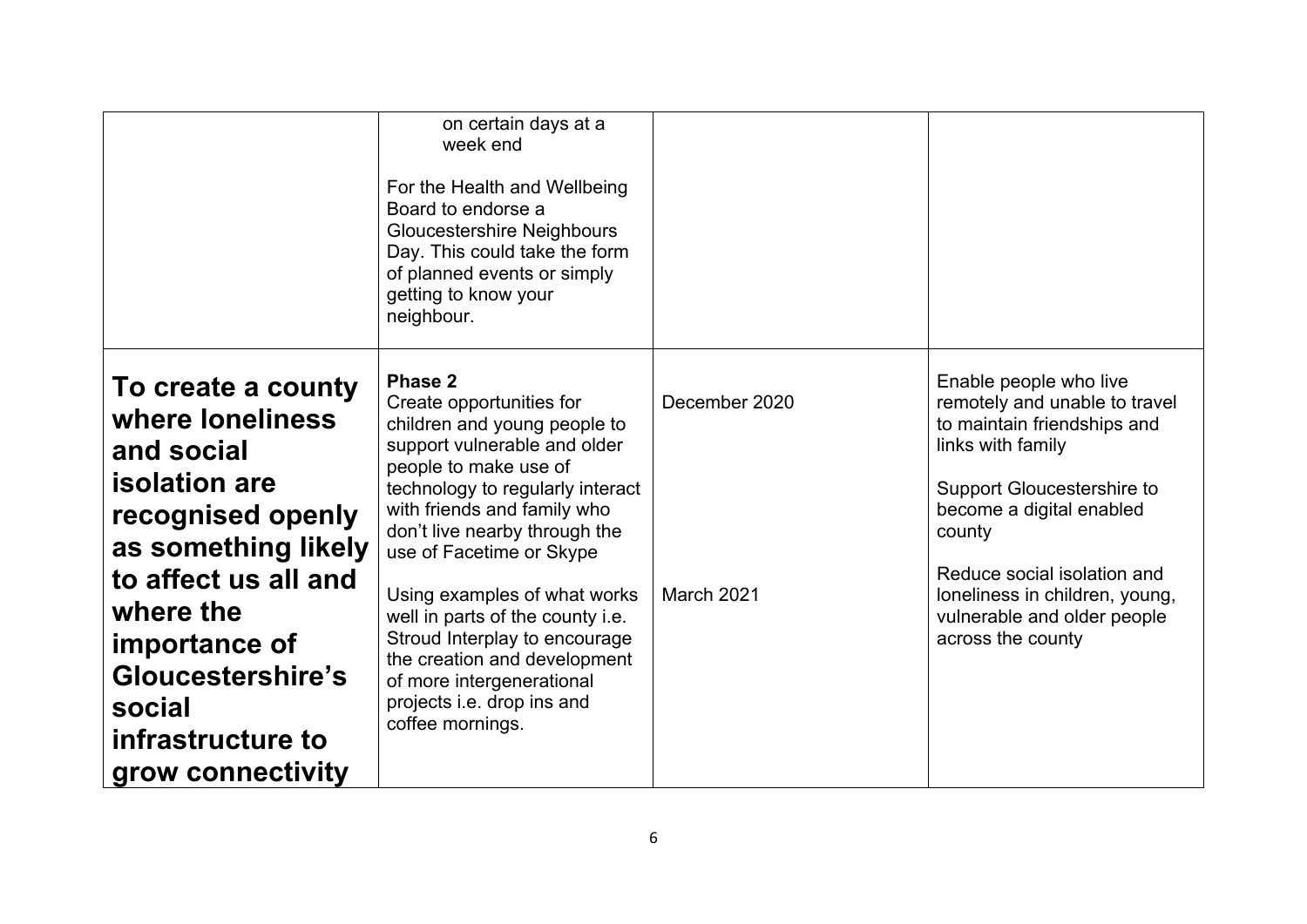| and community<br>cohesion is<br>understood and<br>acted upon                                                                                                                                        |                                                                                                                                                                                                                                                                                                                                                                                           |                                 |                                                                                                                                                                                                                                               |
|-----------------------------------------------------------------------------------------------------------------------------------------------------------------------------------------------------|-------------------------------------------------------------------------------------------------------------------------------------------------------------------------------------------------------------------------------------------------------------------------------------------------------------------------------------------------------------------------------------------|---------------------------------|-----------------------------------------------------------------------------------------------------------------------------------------------------------------------------------------------------------------------------------------------|
| To create a county<br>where loneliness<br>and social<br><b>isolation</b> are<br>recognised openly<br>as something likely<br>to affect us all and<br>where the<br>importance of<br>Gloucestershire's | Phase 3<br>To make best use of the<br>resources around us i.e.<br>community spaces and<br>benches. Work with charitable<br>organisations and Town and<br>Parish Councils who have<br>grants available for small<br>community projects.<br>Work with arts and culture to<br>look creatively at the use of<br>community spaces and the<br>successful introduction of any<br>new initiatives | <b>March 2025</b><br>March 2025 | Create opportunities for people<br>to meet and talk and for<br>communities to come together<br>Promote use of arts and<br>culture in helping to reduce<br>social isolation and loneliness<br>Reduce social isolation and<br><b>loneliness</b> |
| social<br>infrastructure to<br>grow connectivity<br>and community<br>cohesion is<br>understood and<br>acted upon                                                                                    | To ensure all new housing<br>developments include areas<br>which enable communities to<br>come together i.e. community<br>garden, walks, benches as well<br>as promoting active travel i.e.<br>walking and cycling                                                                                                                                                                        | <b>March 2030</b>               |                                                                                                                                                                                                                                               |